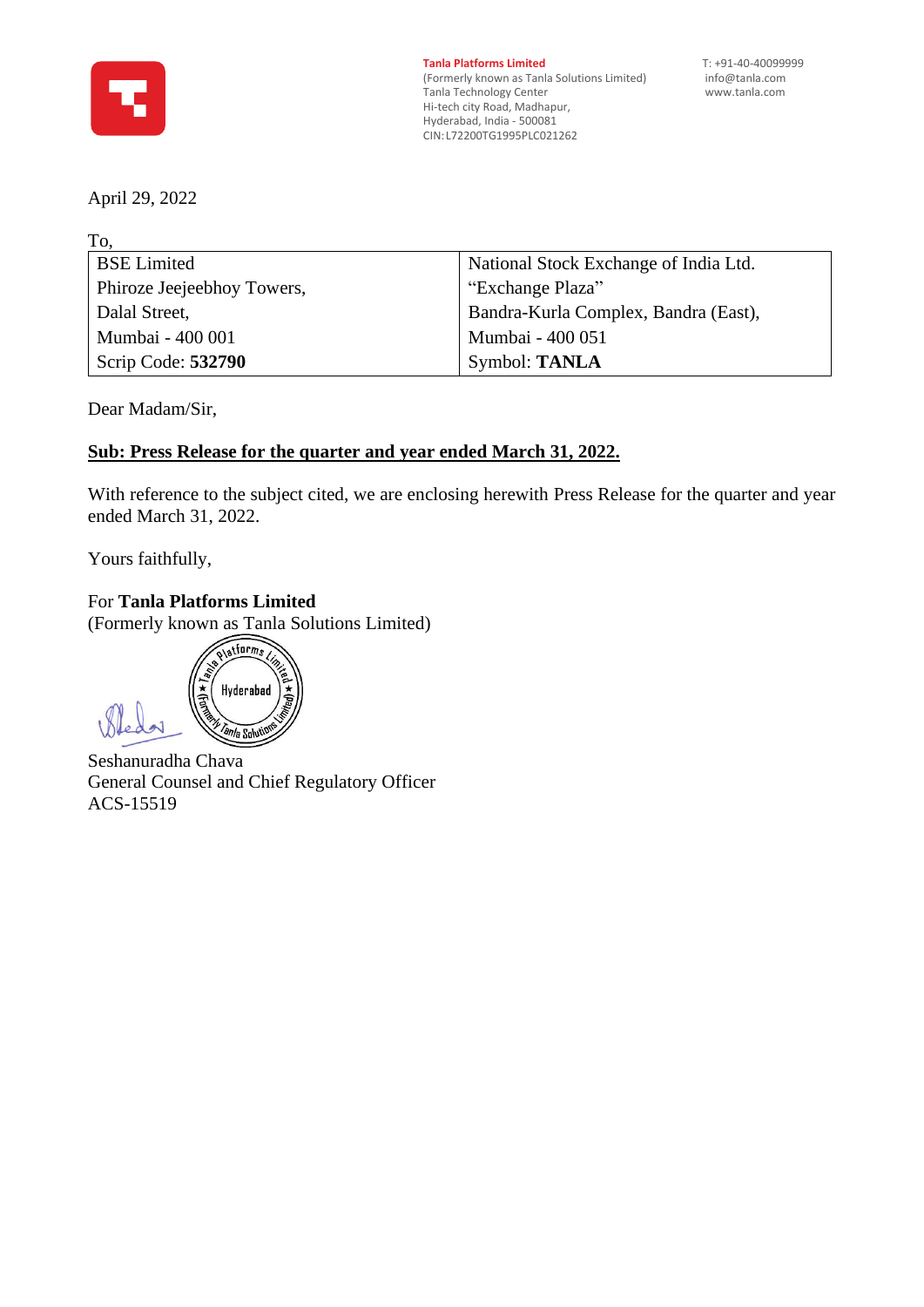

## Tanla Announces Fourth Quarter and Full Year 21-22 Results

HYDERABAD, India — April 29, 2022 — Tanla Platforms Limited, India's largest CPaaS provider, today announced its financial results for the fourth quarter and full year ended 31 March, 2022.

## Key Metrics: Fourth Quarter

- Revenue increased by 32% year-over-year to ₹8,531 million.
- Gross profit increased by 38% year-over-year to ₹2,434 million. Gross margin at 28.5%, improved by 126 basis points year-over-year.
- EBITDA increased by 37% year-over-year to ₹1,841 million. EBITDA at 21.6 %, improved by 91 basis points year-over-year.
- Profit after tax increased by 37% year-over-year to ₹1,406 million.
- Earnings per share increased by 37% to ₹10.36.
- Free cash flow at ₹444 million and Cash & Cash Equivalents at ₹9,222 million.

#### Key Metrics: Full Year 21-22

- Revenue increased by 37% year-over-year to ₹32,060 million.
- Gross profit increased by 57% year-over-year to ₹9,080 million. Gross margin at 28.3% and improved by 365 basis points year-over-year.
- EBITDA increased by 62% year-over-year to ₹7,001 million. EBITDA at 21.8% and improved by 333 basis points year-over-year.
- Profit after tax increased by 51% year-over-year to ₹5,393 million.
- Earnings per share increased by 57% to ₹39.77.
- Free cash flow at ₹4,248 million.

Uday Reddy, Founder Chairman & CEO, Tanla Platforms Limited said, "Tanla continues its outstanding track record of growth with revenues going up 6X in the last six years. FY22 was a year of financial and business milestones, and we are entering FY23 with strong momentum."

#### Significant events during the quarter:

- Vodafone Idea (Vi) is live on Wisely Network to enhance performance for the entire international messaging traffic from 29 April 2022.
- Tanla and Truecaller entered into an exclusive partnership to deliver a distinctive digital experience for business messaging powered by Wisely.
- Trubloq, our blockchain platform has contributed to 44% decrease in the complaints against registered telemarketers since go-live.
- Dividend of ₹2 per share (200% of face value of ₹1 per share) has been recommended by the board subject to shareholders approval.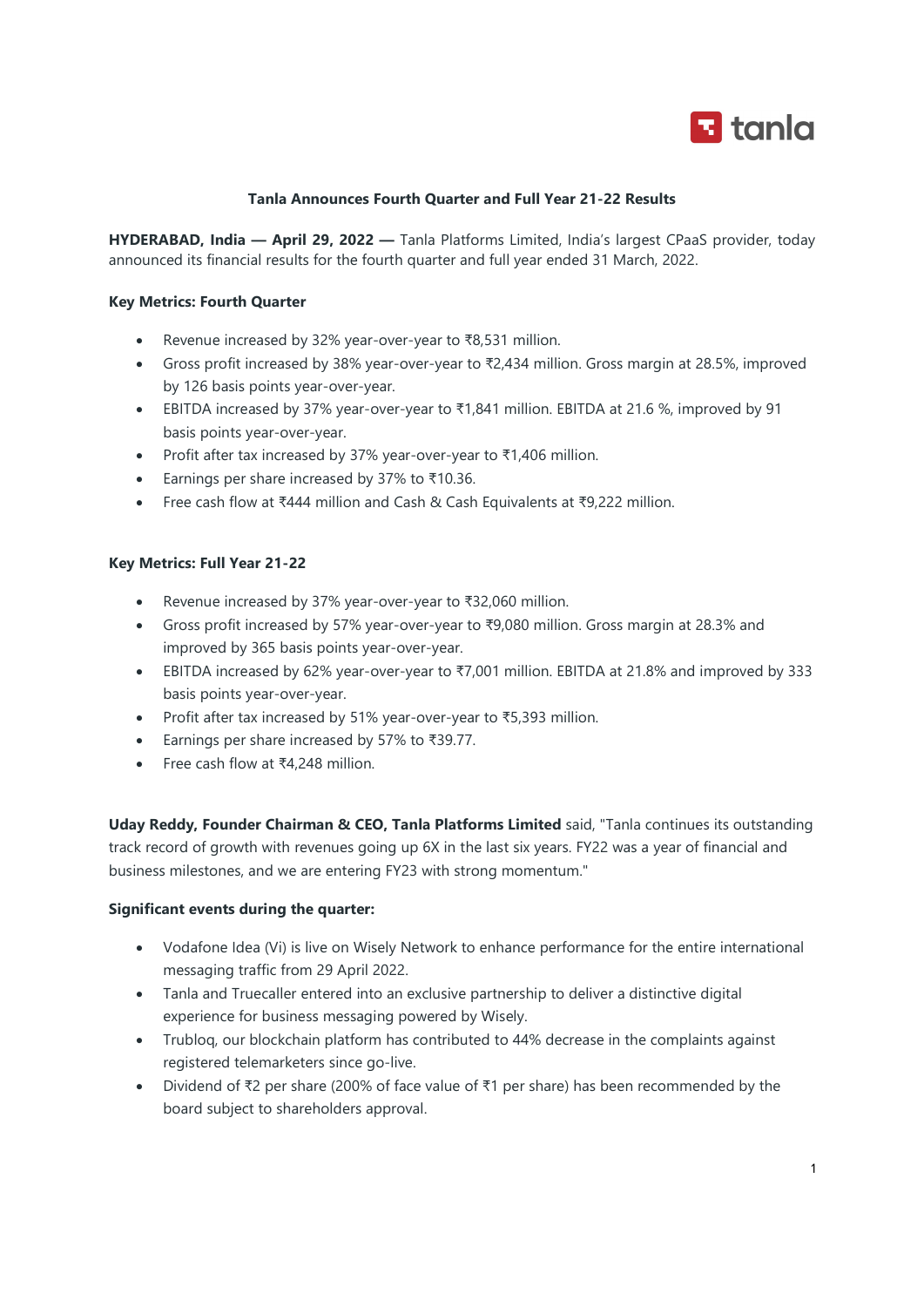

- Tanla was awarded the prestigious MEFFYS award at MWC 2022, Barcelona, in the Enterprise Communication category for its pathbreaking Wisely platform.
- Tanla was awarded at the Global HR Excellence 2022 for successfully Managing Health at Work and Transitioning to Virtual Workplace.
- Tanla has been included in the Nifty Alpha Digital 50 index.

## Invitation to the conference:

Tanla will host a conference call and live webcast to discuss the financial results on 02 May, 2022 at 4.30 PM IST.

#### Conference call details:

Interested parties may listen to the call by dialing +91 22 6280 1141 / +91 22 7115 8042, or if outside India, by dialing toll-free number United Kingdom 08081011573, United States 18667462133, Hong Kong 800964448, and Singapore 8001012045. Watch the presentation at investors.tanla.com/webcast.

## For any additional information, please contact:

Ritu Mehta Director- Investor relations ritu.mehta@tanla.com

Chandra Sekhar. K Head-Media relations chandrasekhar.k@tanla.com

## About Tanla

Tanla Platforms Limited transforms the way the world collaborates and communicates through innovative CPaaS solutions. Founded in 1999, it was the first company to develop and deploy A2P SMSC in India. Today, as one of the world's largest CPaaS players, it processes more than 800 billion interactions annually and about 63% of India's A2P SMS traffic is processed through Trubloq, making it the world's largest Blockchain use case. Wisely, our patented enterprise grade platform offers private, secure, and trusted experiences for enterprises and mobile carriers. Tanla Platforms Limited is headquartered in Hyderabad. Tanla is listed on two national exchanges, the NSE and BSE, (NSE: TANLA; BSE:532790) and included in prestigious indices such as the Nifty 500, BSE 500, Nifty Digital Index, Nifty Alpha, FTSE Russell and MSCI.